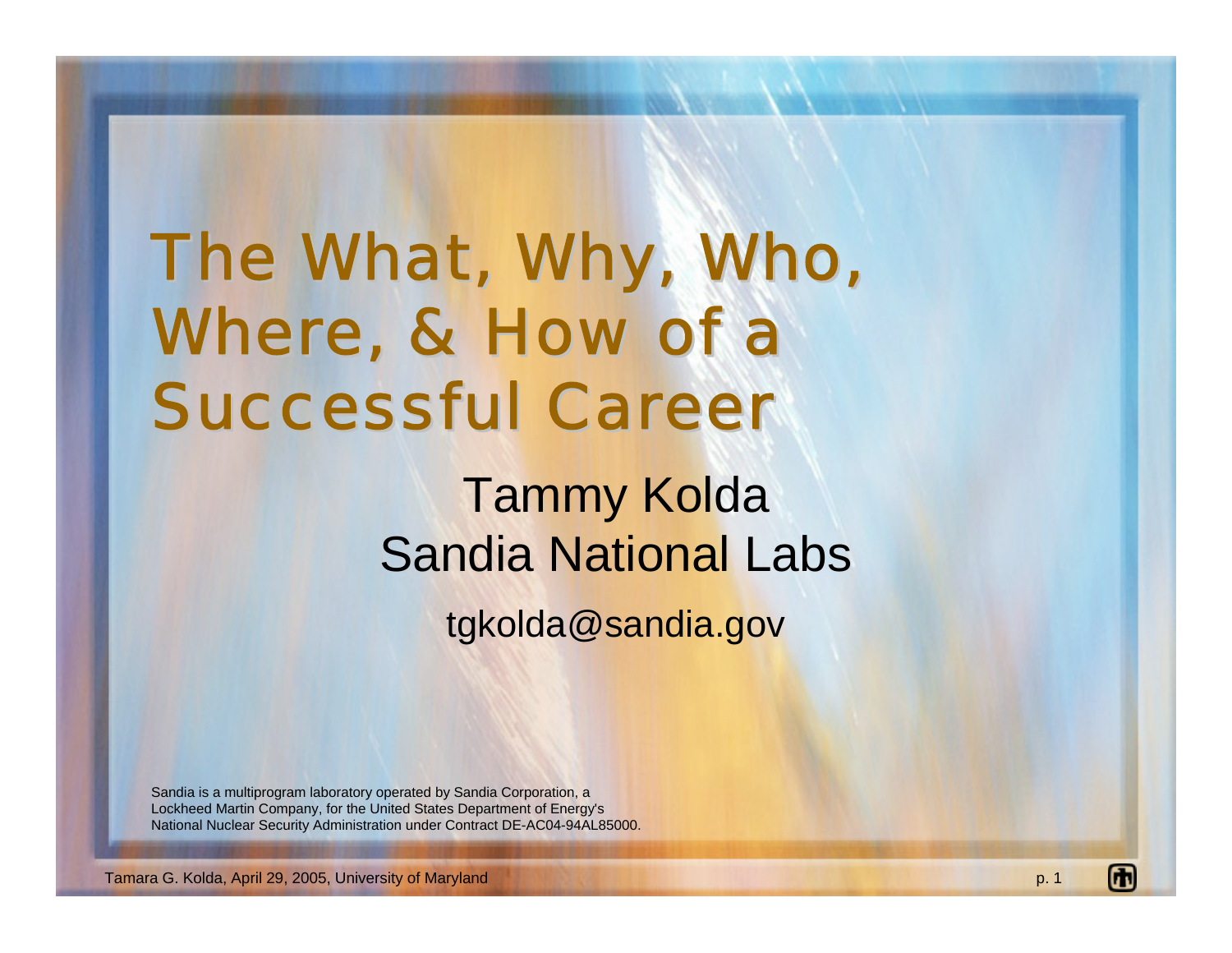### Acknowledgments & Disclaimers

- I've been fortunate to have many excellent mentors and role models over the years
	- Dianne O'Leary
- I've taken a lot of the central ideas in this talk from similar presentations
	- In particular, a presentation by Rosemary Chang at the IMA in 1996
- These are only my opinions
	- –I could be wrong
	- I don't represent Sandia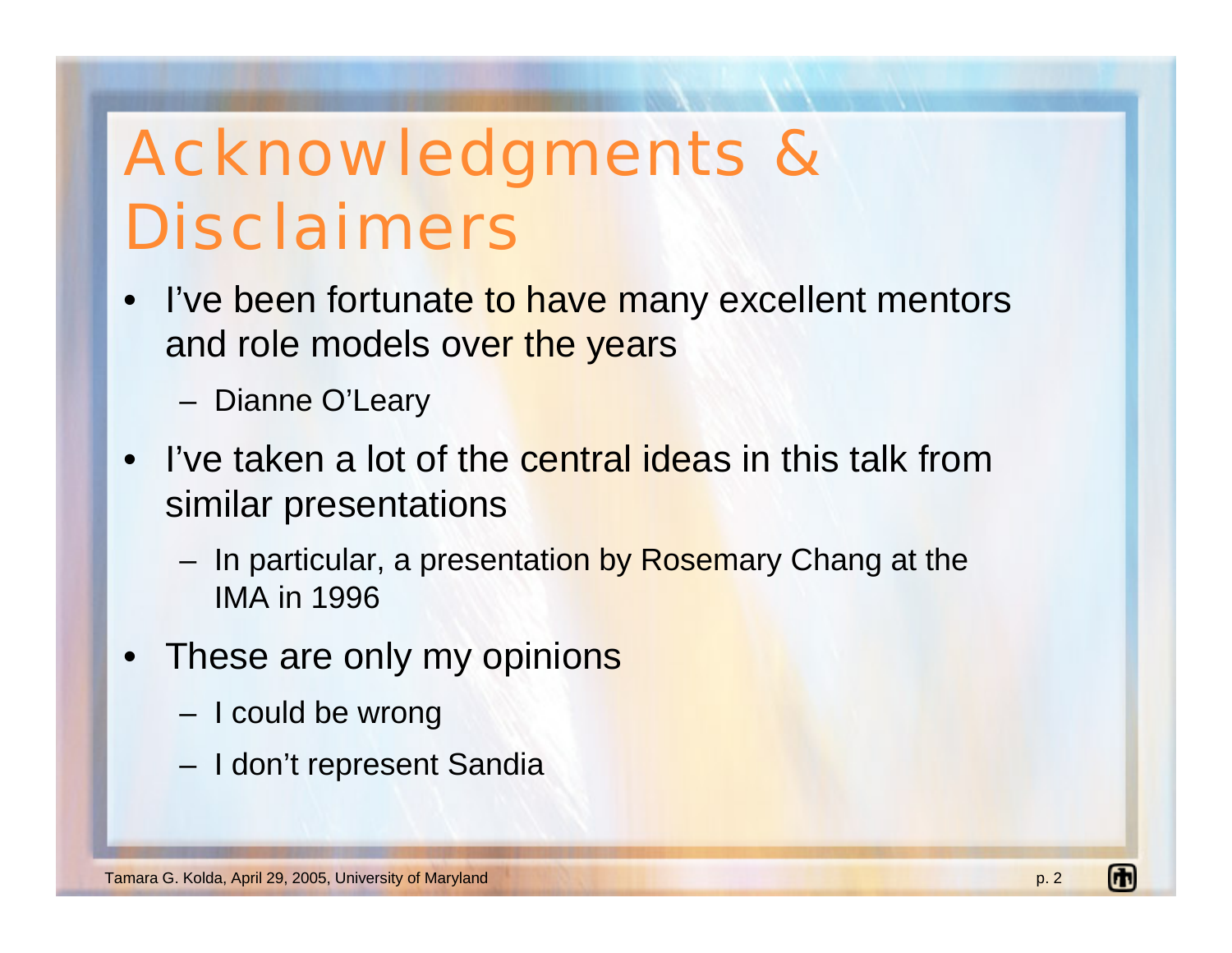#### Your Success Depends on…



- What are your core competencies?
- Why is your work significant?
- Whom do you know?
- Where next?
- How are you going to move forward?

lu.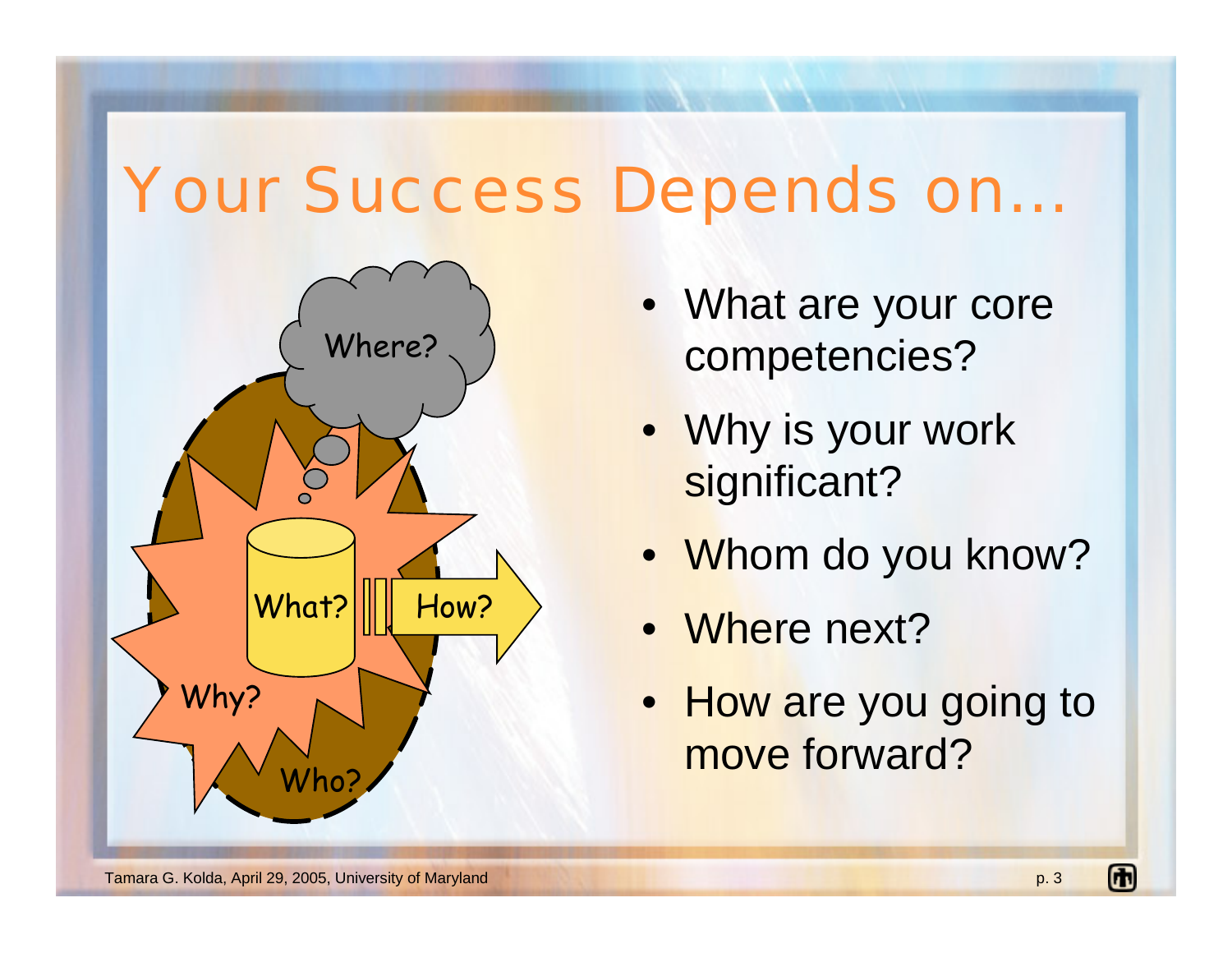# The five questions in detail

Œ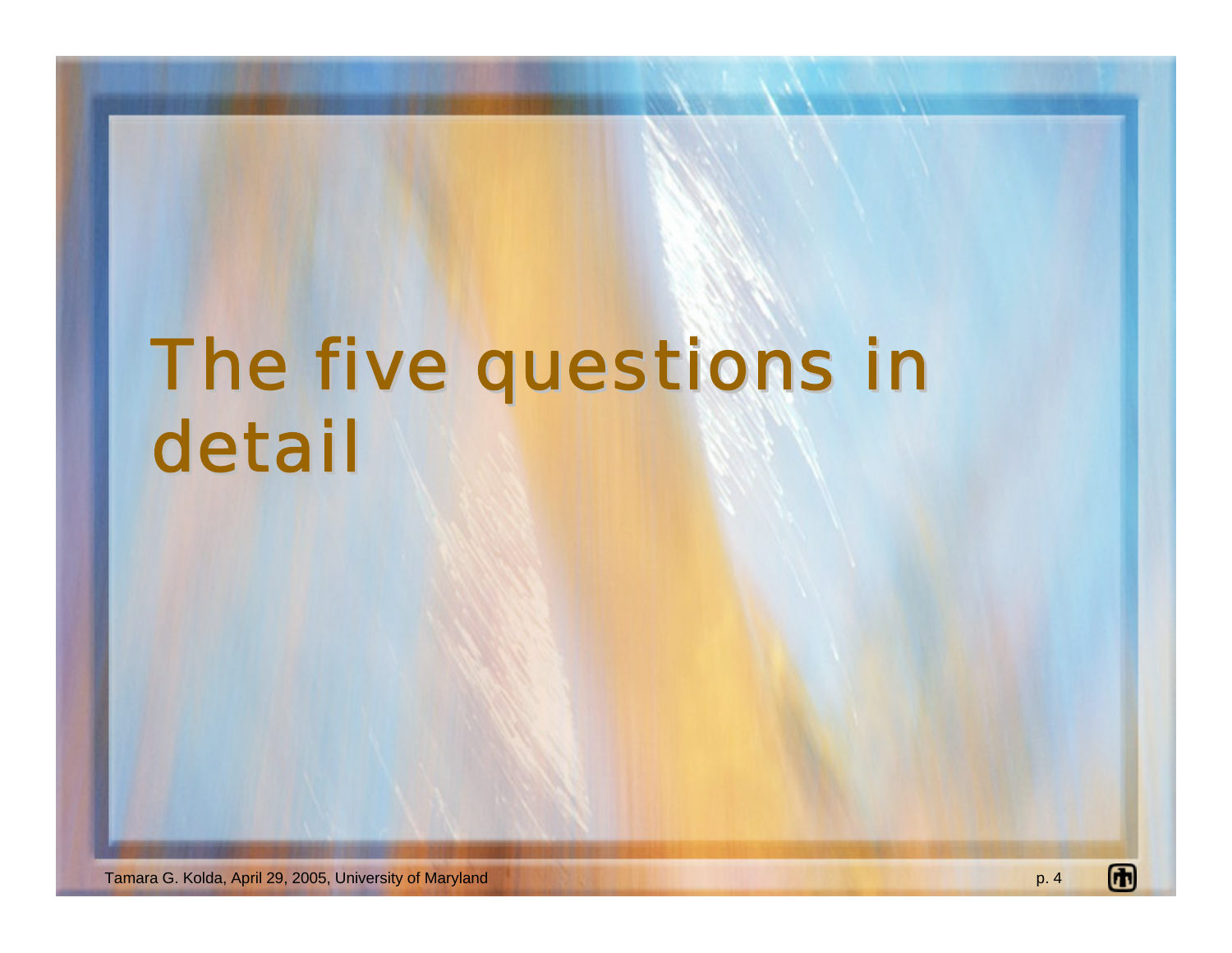### What are your core competencies?



- • Knowledge and experience comes from your
	- –Thesis research
	- –Master's project
	- Summer internships
	- –Past job experience
- • Includes skills as well as knowledge
	- <mark>– e.g.</mark>, programming
- •Depth in thesis area
- •Breadth can be useful too!
- •Evidenced in technical papers
- •*Your essence!*

m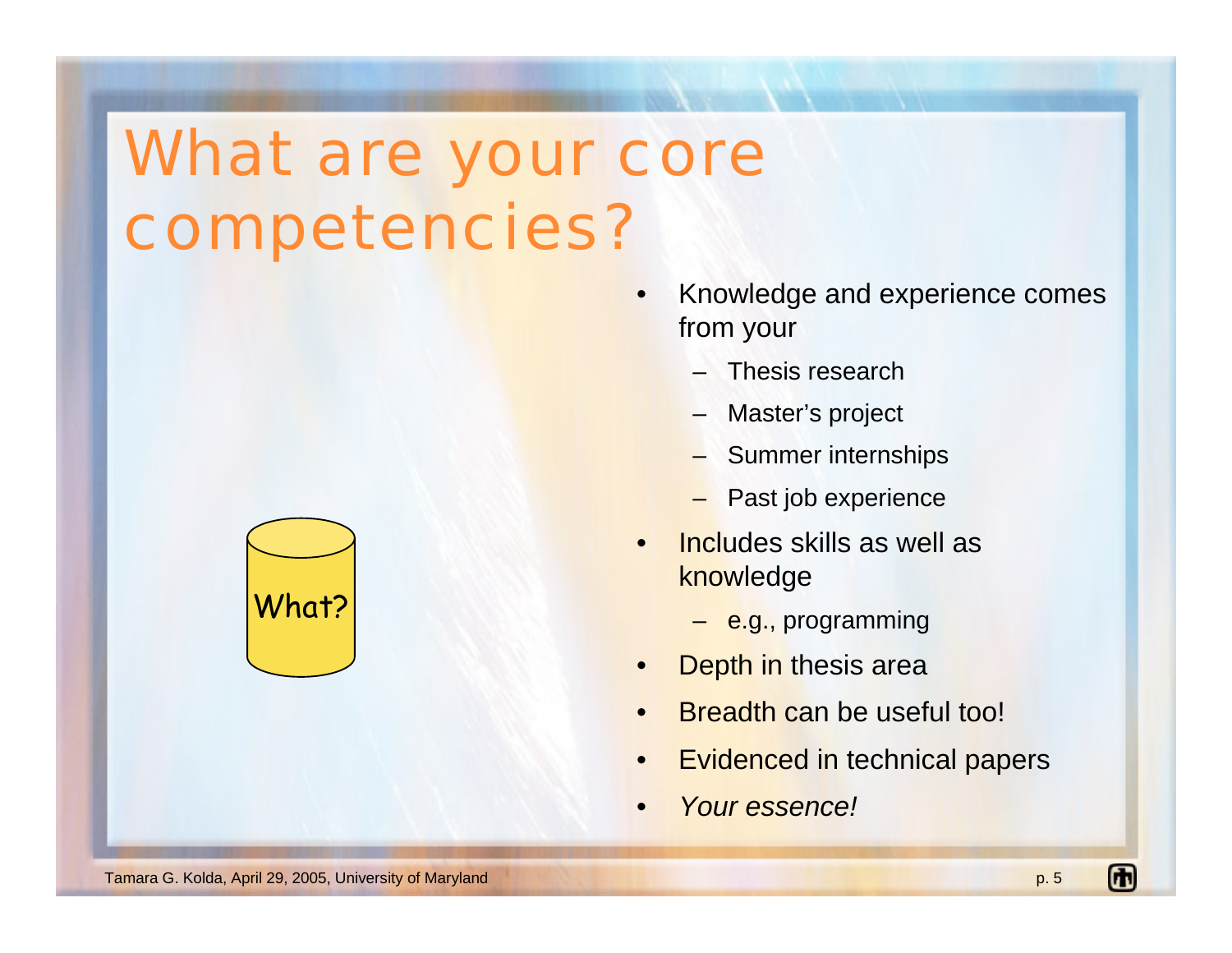## Why is your work significant?



- • Most people do not know your "What" *directly* but instead know your "Why"
- • Questions to ask yourself. How does your work relate to...
	- Other work in your sub-field
	- Your field (e.g., math) at large
	- Applications (even potential)
	- Science at large
- • Important to explain during seminars to "hook" the audience

m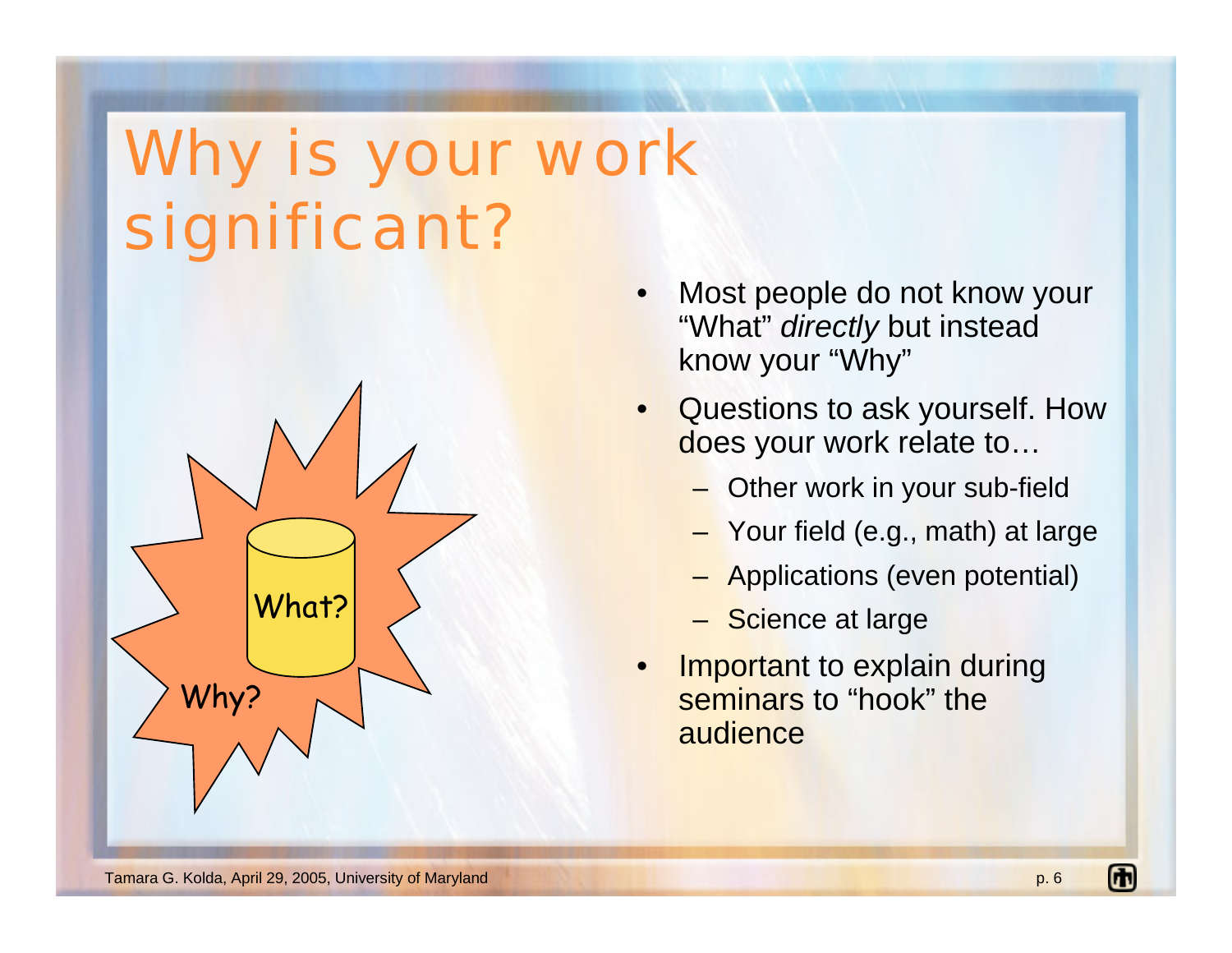## Aside: What is an Elevator Speech?

- • An elevator speech is a commercial for your work
- •Can you explain your work?
	- In less than 5 minutes
	- To an expert
		- e.g., a mathematician or computer scientist
	- To a non-expert
		- e.g., a physicist
	- To a lay person
		- e.g., student or relative
- • You really will use this in elevators…

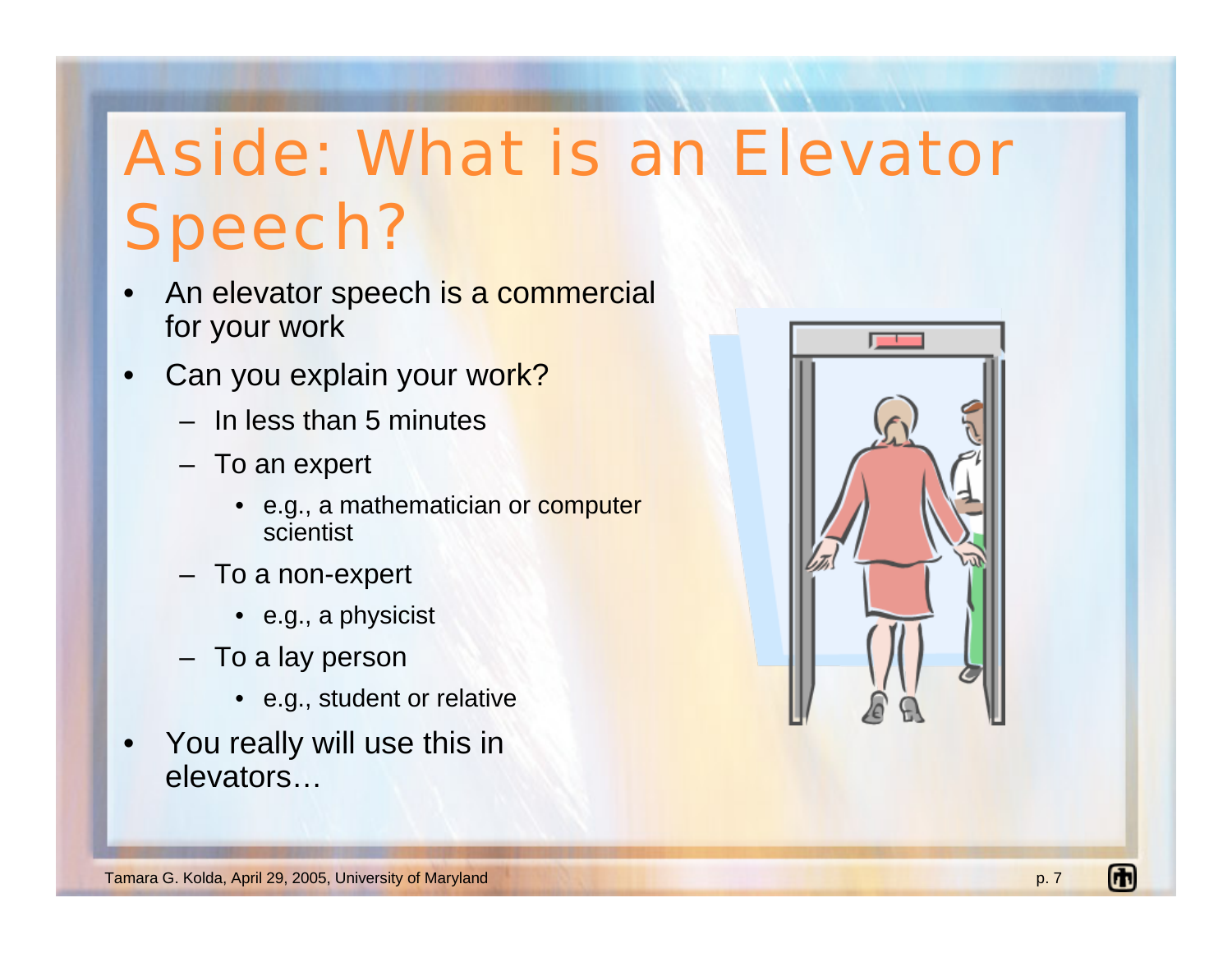## Aside: Giving a Talk

- •A talk is an infomercial for your work
- •Target the right audience
	- Ask before you write the tal<mark>k</mark>
- • Plan a high-level "take home" message
	- Don't present your work chronologically
- • Tell what you're going to say, say it, then tell what you've said
- • Use lots of images because they stick in memory longer
- •Practice, practice, practice
- •Join Toastmasters to beat nerves
- • I have a talk on this…<http://csmr.ca.sandia.gov/~tgkolda/abstracts/giving-a-talk-snl-2001.html>

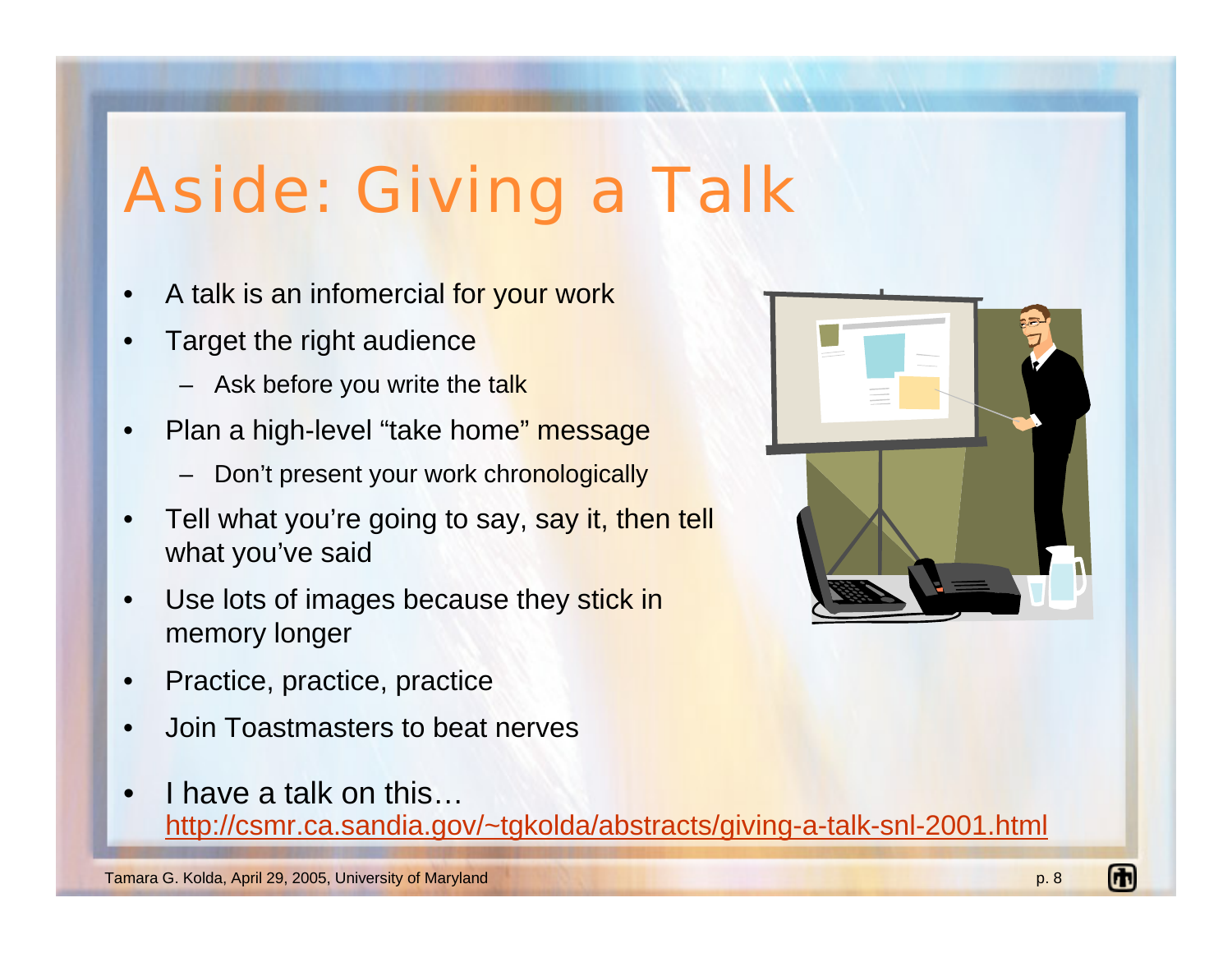#### Who do you know?



- $\bullet$  It really is all…
	- Who you know
	- And who knows you
- • You are identified with your connections
	- Student of…
	- Collaborator of…
- $\bullet$  Invest time in making connections
	- With "big wigs"
	- With your peers
- • Service is a great way to expand your network

(h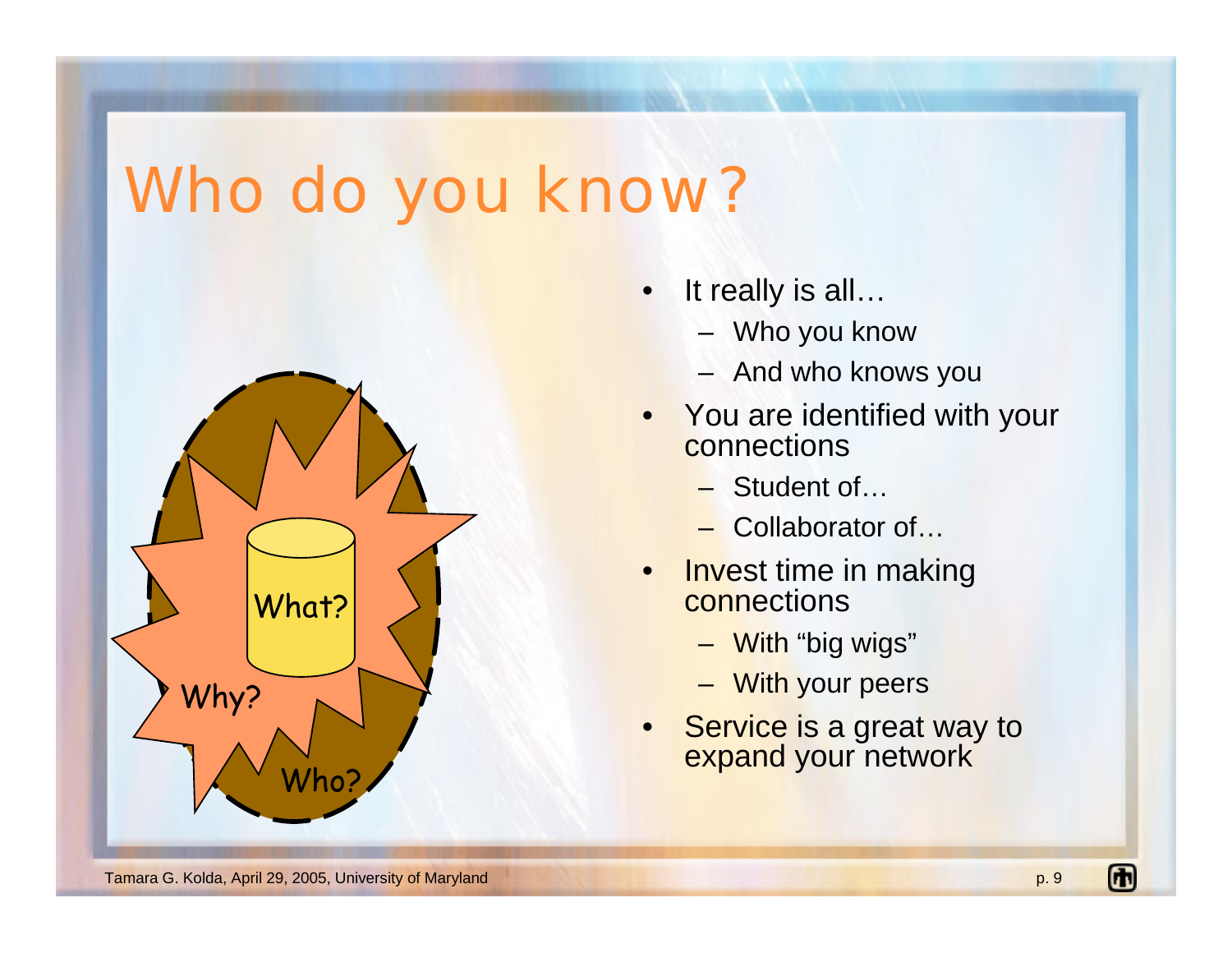### Aside: Networking 101

- •Whenever you meet someone, put yourself in context
	- Your name
	- Your school or workplac<mark>e</mark>
	- Your advisor or mentor
	- What you do (see Elevato<mark>r Speech</mark>)
- $\bullet$ Follow up - it helps reinforce the memory
	- Email with all of the above
	- Plus a reminder of the conversation
- • Shy?
	- Make a list of people to meet in advance
	- Network within your peer group

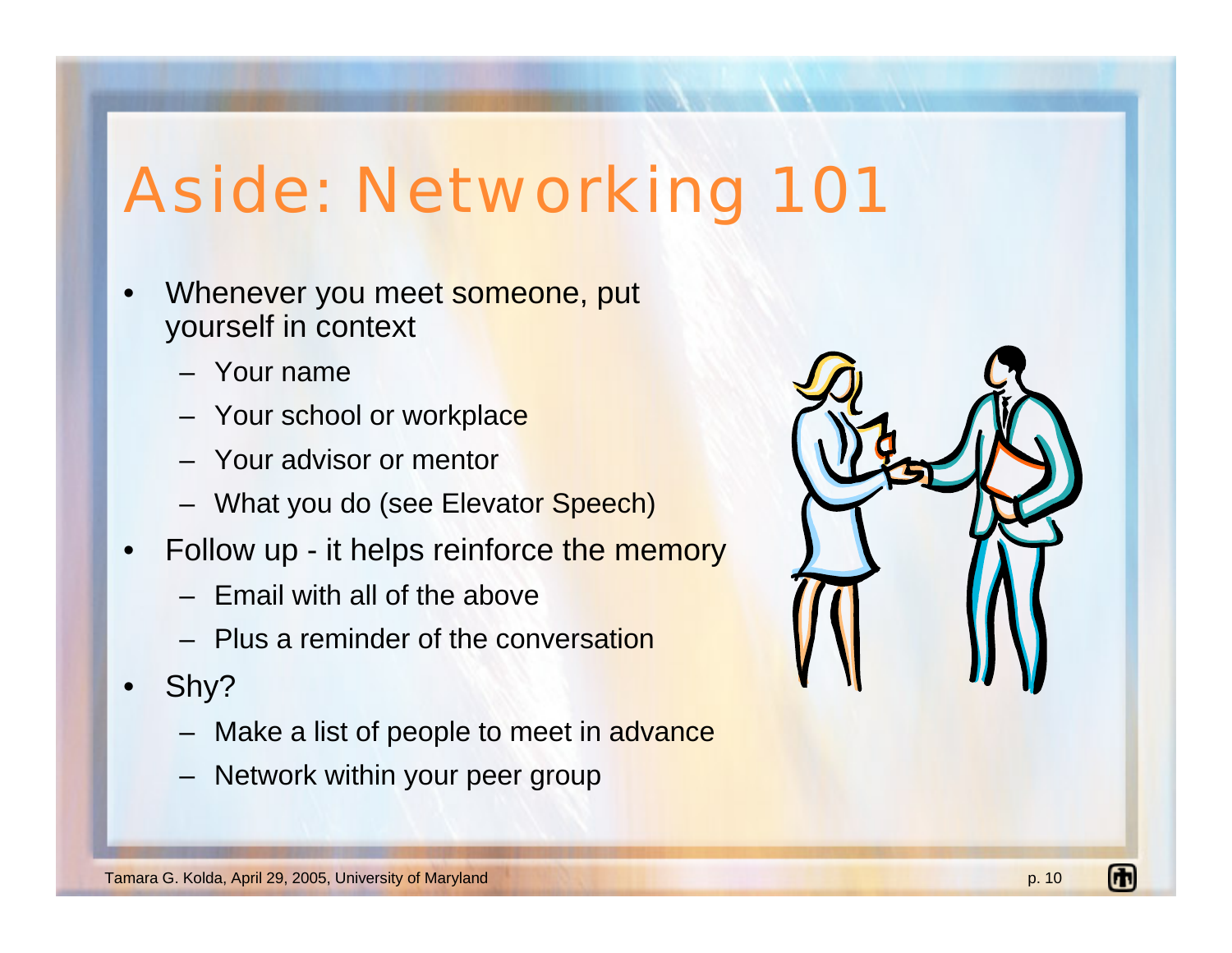### Aside: Who are you?

- • Control the information you provide online
	- Personal information: <mark>age, marital s</mark>tatus, pictures, religion, etc.
	- Professional information: goals, research interests, links to papers
	- Connections: people, places, more…
- •Is your online identity saying what you want it to say?
	- Online gamer?
	- Poet?
	- Hiker?
- • Google your name and see what the internet says about you…

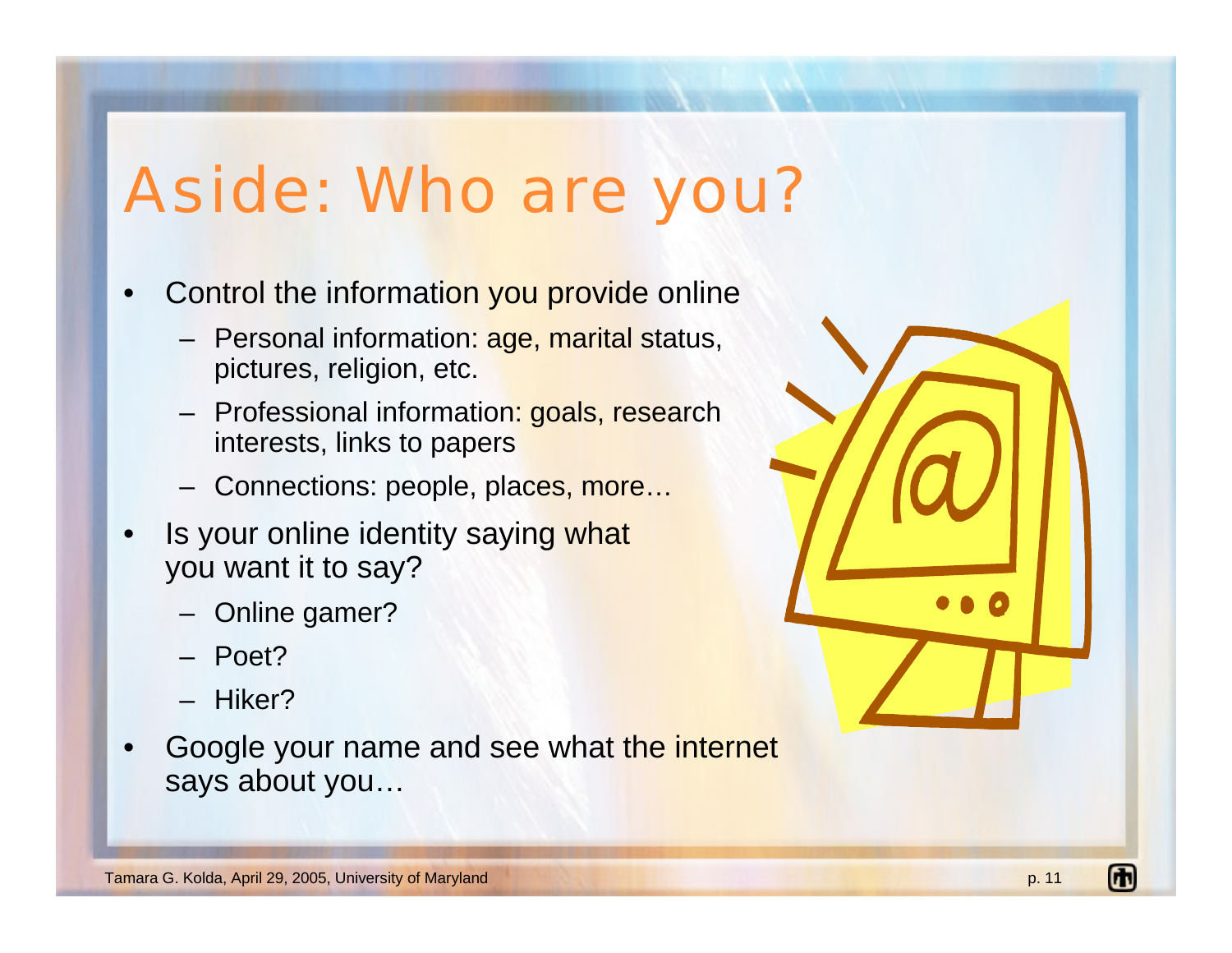#### Where next?



•Ask yourself…

- Any interesting applications to purse?
- What other topics intrigue you?
- Who do you want to collaborate with in the future?
- • Be opportunistic in your career
	- Ready to jump on the next research/funding bandwagon!

Œ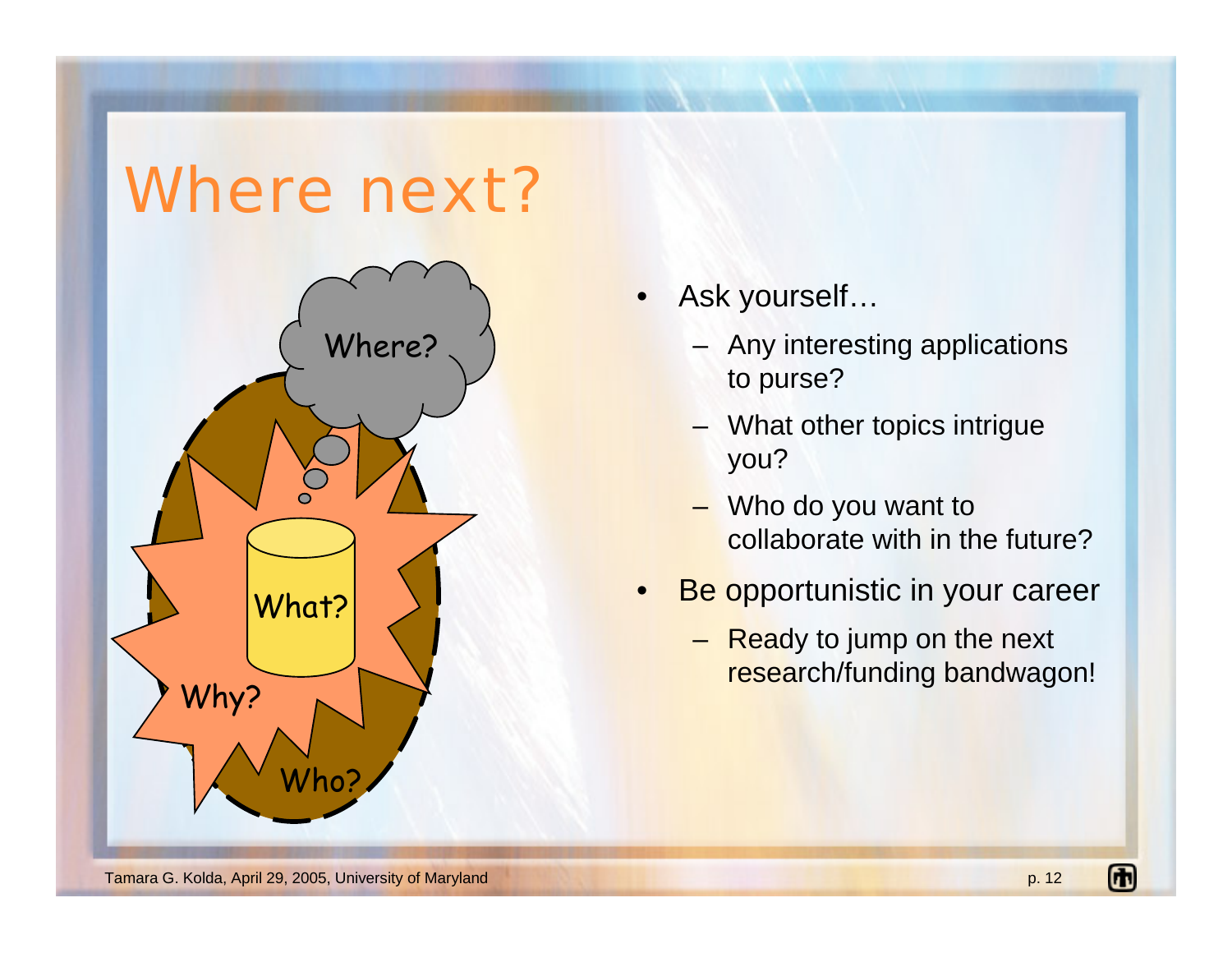#### How are you going to move forward?



- • Remember that you are about more than just your What
- • Lay the groundwork for the future…
	- Read, read, read
	- Go to lots of talks
	- Network
- •**Find role models** 
	- Emulate them
	- Ask their secrets
- •**Have confidence in your ability** to continue to grow!

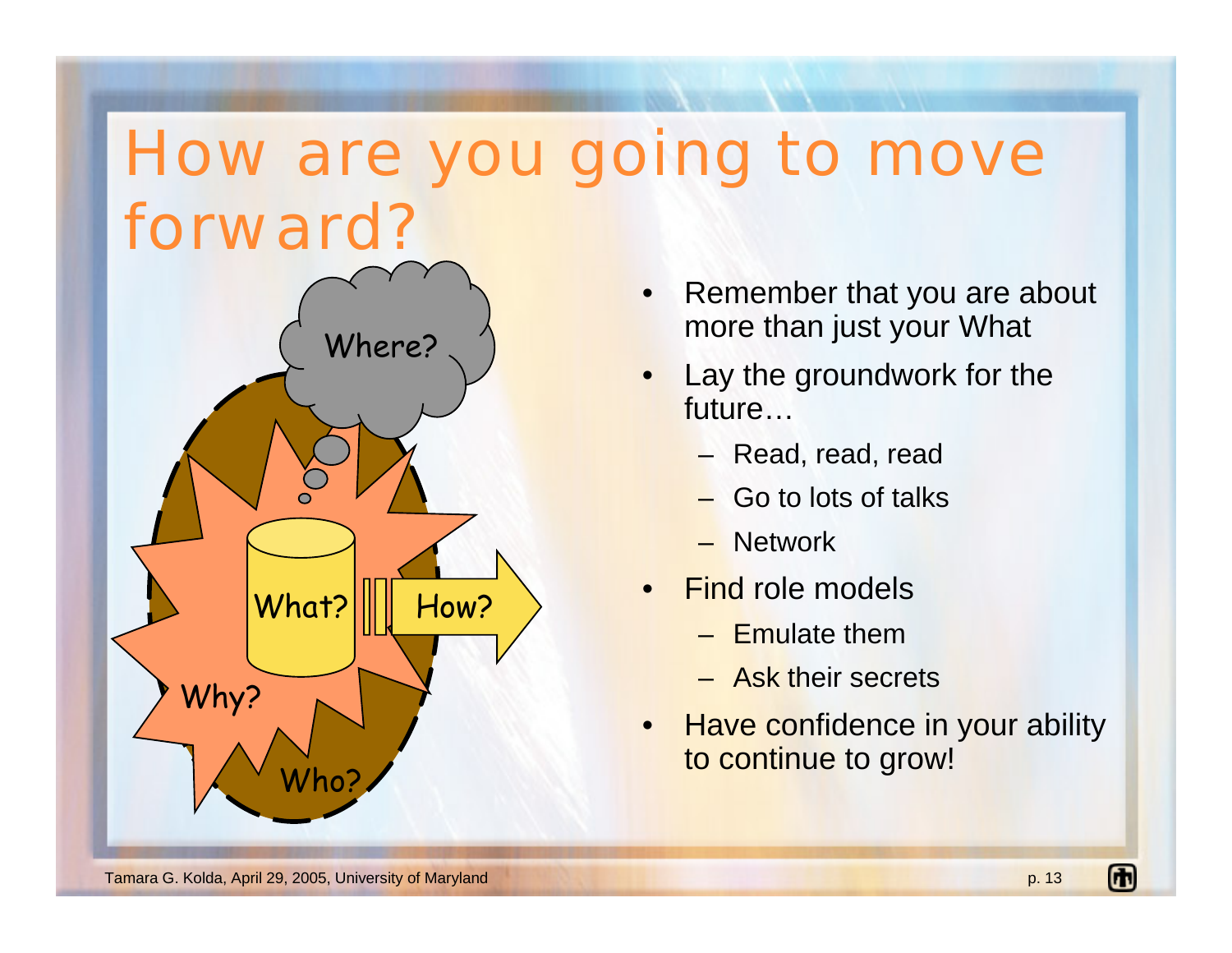### Applying the five questions to the job search

[ħ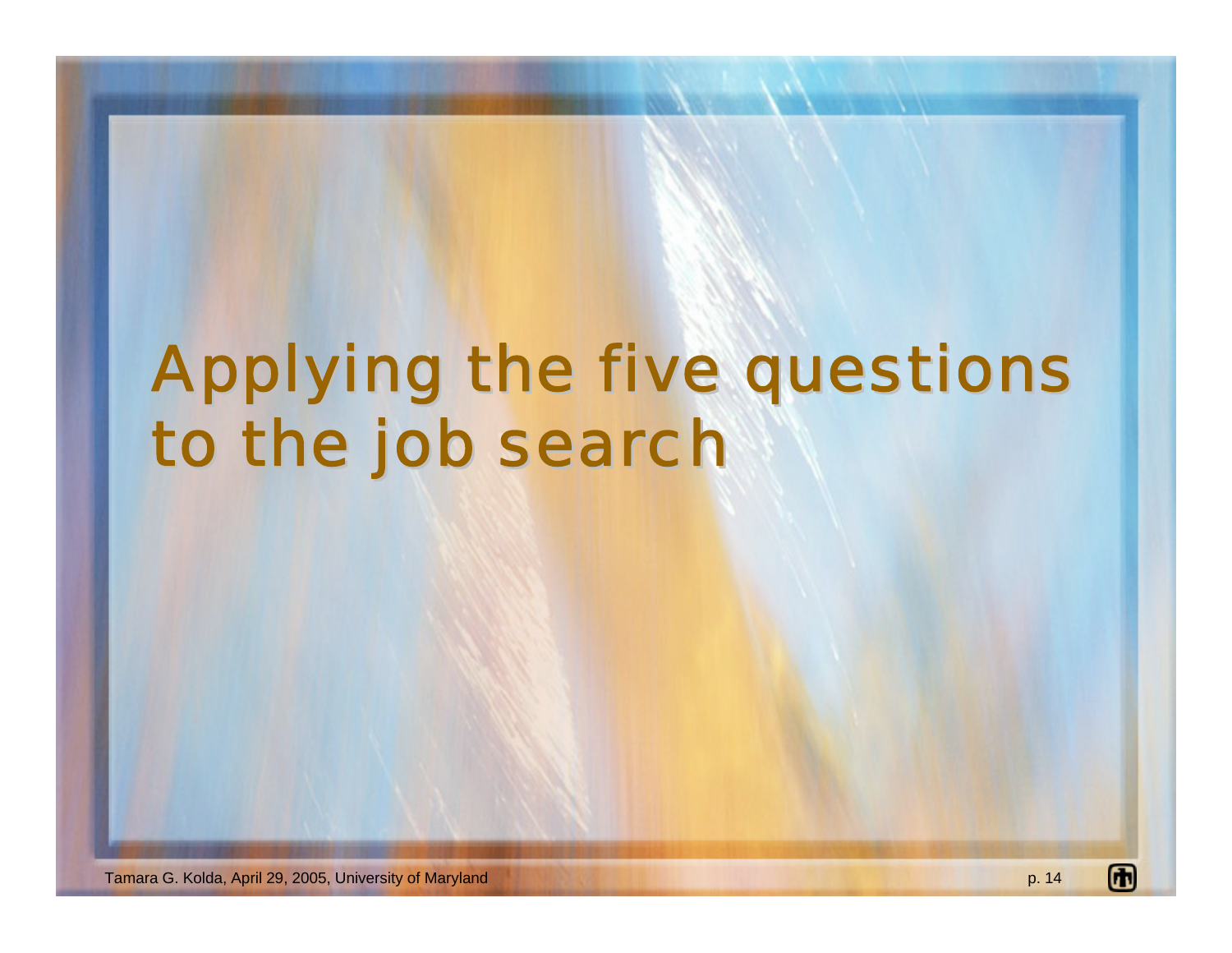### The Application Packet

- $\bullet$  $CV = What (and Who)$ 
	- Keywords
	- Papers \*\*
	- Talks \*\*
	- Institution and advisor
- •Research statement = Why and Where
	- Written elevator speech
		- No equations
		- No subfield jargon
	- Future research goals
	- Get someone outside your field to read it
		- e.g., a physicist
- • Letters of Reference = Who
	- *Most important aspect of the application packet!*
	- Critical to get at least one outside letter
		- Long-term visitor
		- Internship mentor
		- •Other contact
	- Provide the letter writers with information on your what, why, and where
	- Ask for a strong letter
		- •Do you know me well enough?
- \*\* You should have these before your graduate

li.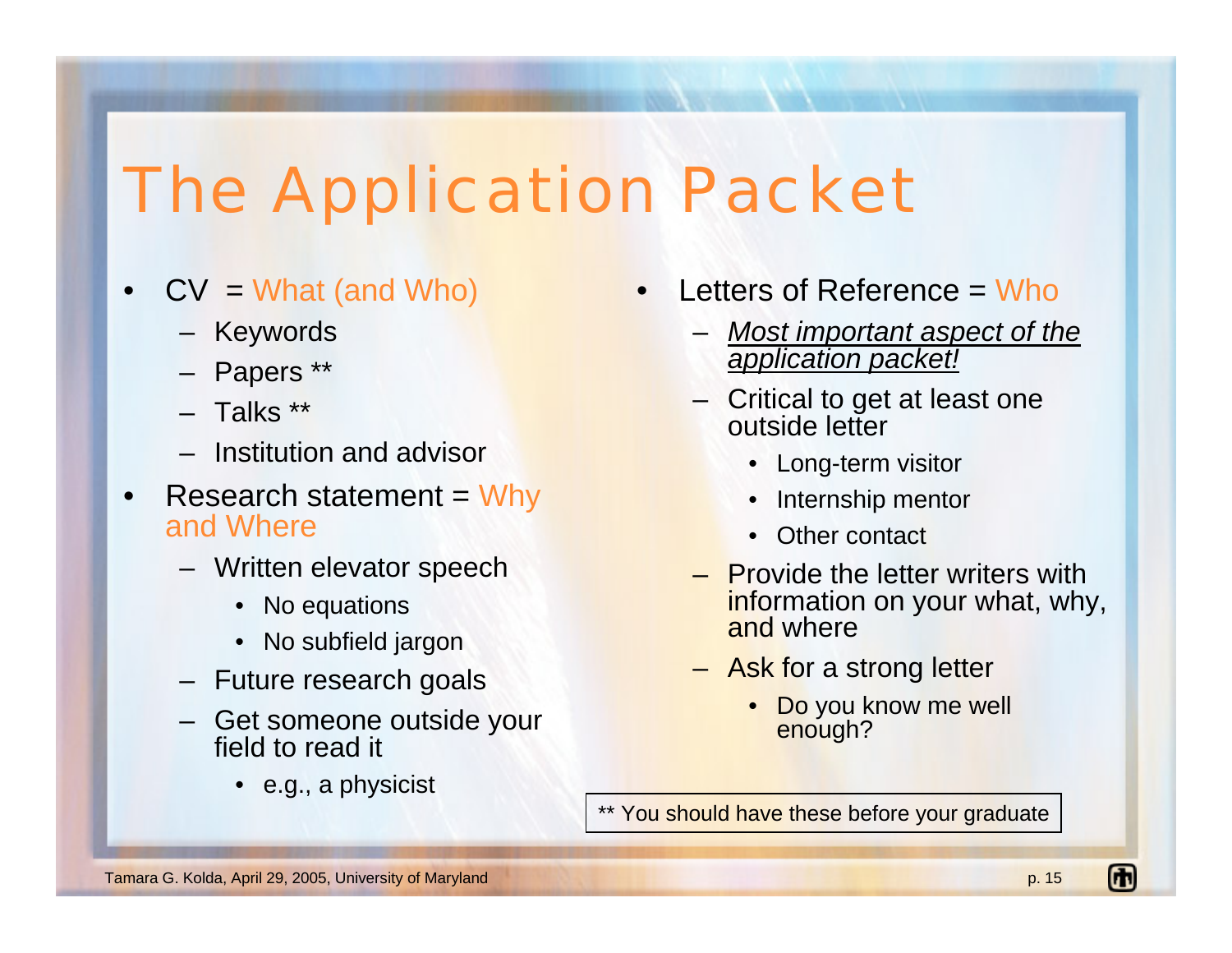## Applying & Interviewing

- •Deciding where to apply  $=$ Where and Who
	- Future objectives dete<mark>rmine</mark> appropriate institutions
	- Interning and visiting in advance can help you with your decisions
	- Network to find open positi<mark>ons</mark>
		- Use your advisor's network too!
- • Interview Seminar = Why and **What** 
	- Clarify *your* specific contributions
- • One-on-one interviews = Where (and Why & What)
	- You are trying to determine if the place will fit your where
	- Interviewer is trying to assess if you intersect their where…
		- • Show interest in the interviewer's work
		- Try to match future interests
	- May get some detailed questions about your work to assess your why and what as well

li.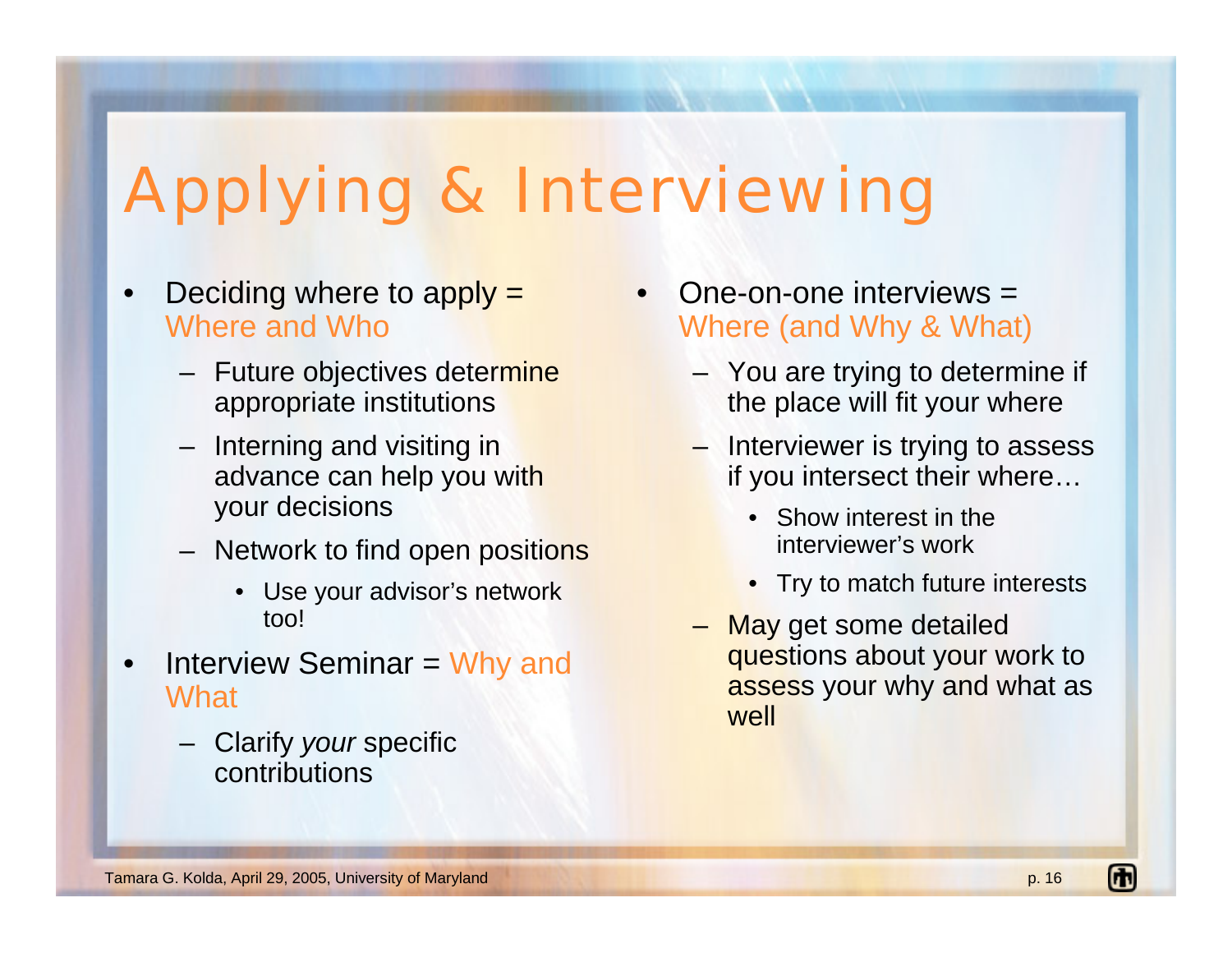### A Few Interviewing Secrets

- •What: Few people hav<mark>e the skills you h</mark>ave
	- You are a commodity!
- $\bullet$ What & How: Be ready for applications & interviews!
	- Submit at least one paper before application season (Oct-Dec)
	- Finish core proofs and com<mark>putations before i</mark>nterviews (Jan-Mar)
	- Write your thesis after intervi<mark>ew season (Mar</mark>-May)
- $\bullet$ What, Why, & Who: Few interviewers will have time to read your papers
	- That's why explaining the why and getting good letters is so important
- •Where & Who: Many jobs are not advertised or even created until the right candidate comes along
	- Use your network to find them
- $\bullet$ Who: Let your contacts know when you apply to their institution
	- In general, the screening and intervi<mark>ewing process is ha</mark>phazard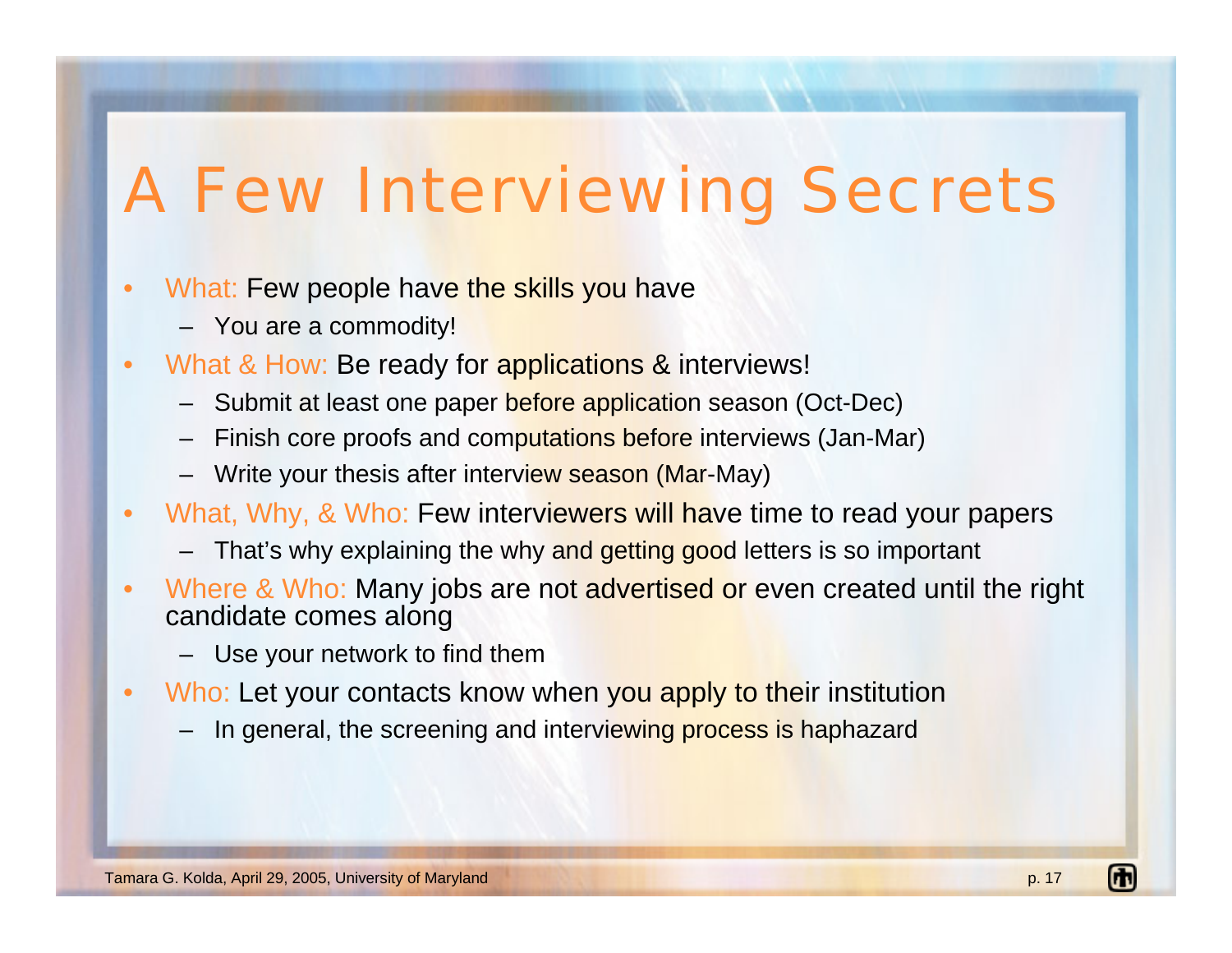# And to tell you what I said…

Tamara G. Kolda, April 29, 2005, University of Maryland p. 18

Œ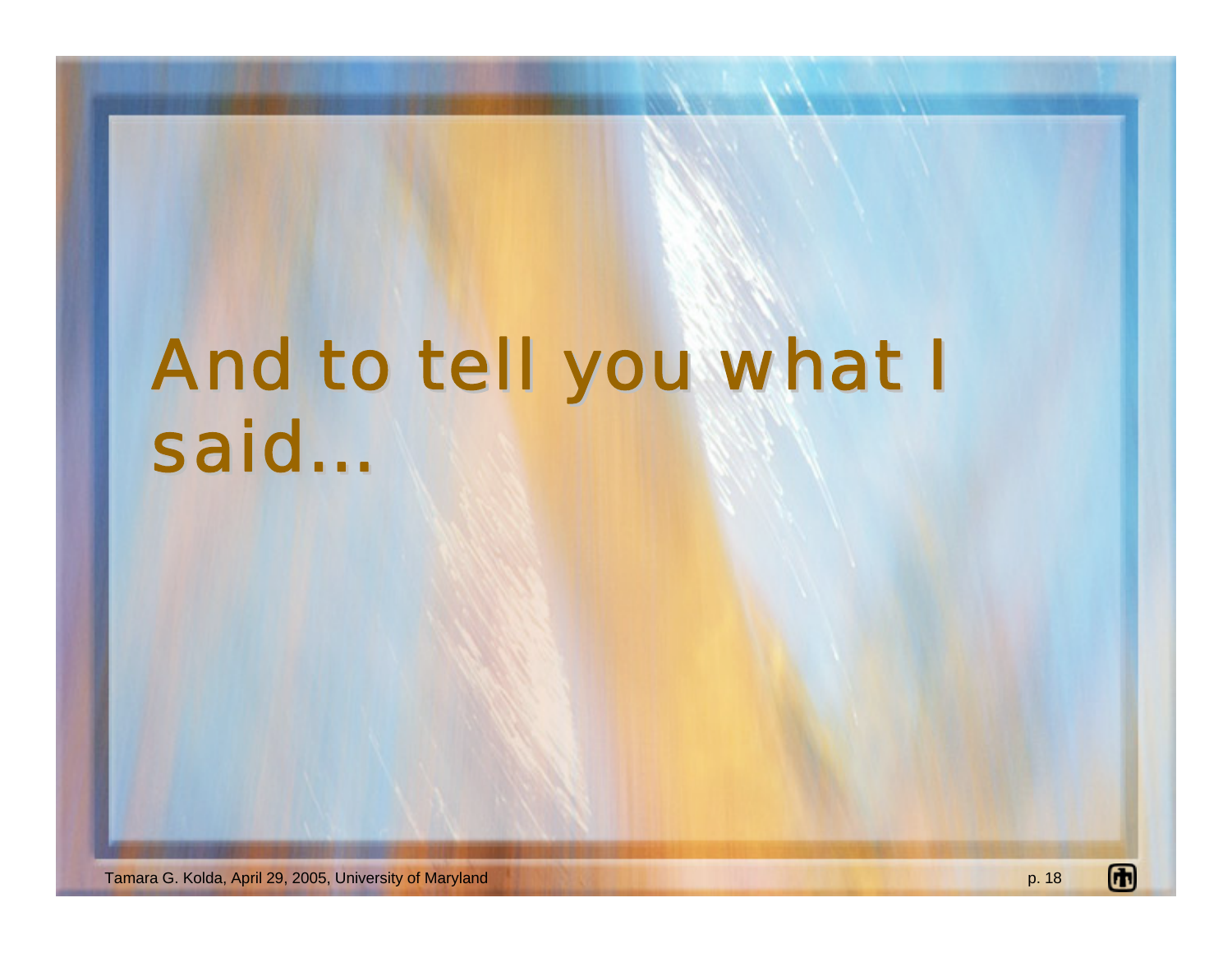#### Remember the 5 questions



- •Know your core competencies
- • But also…
	- Be able to explain why your work is significant
	- **Network**
	- Know where you're going
	- And you have a plan to get